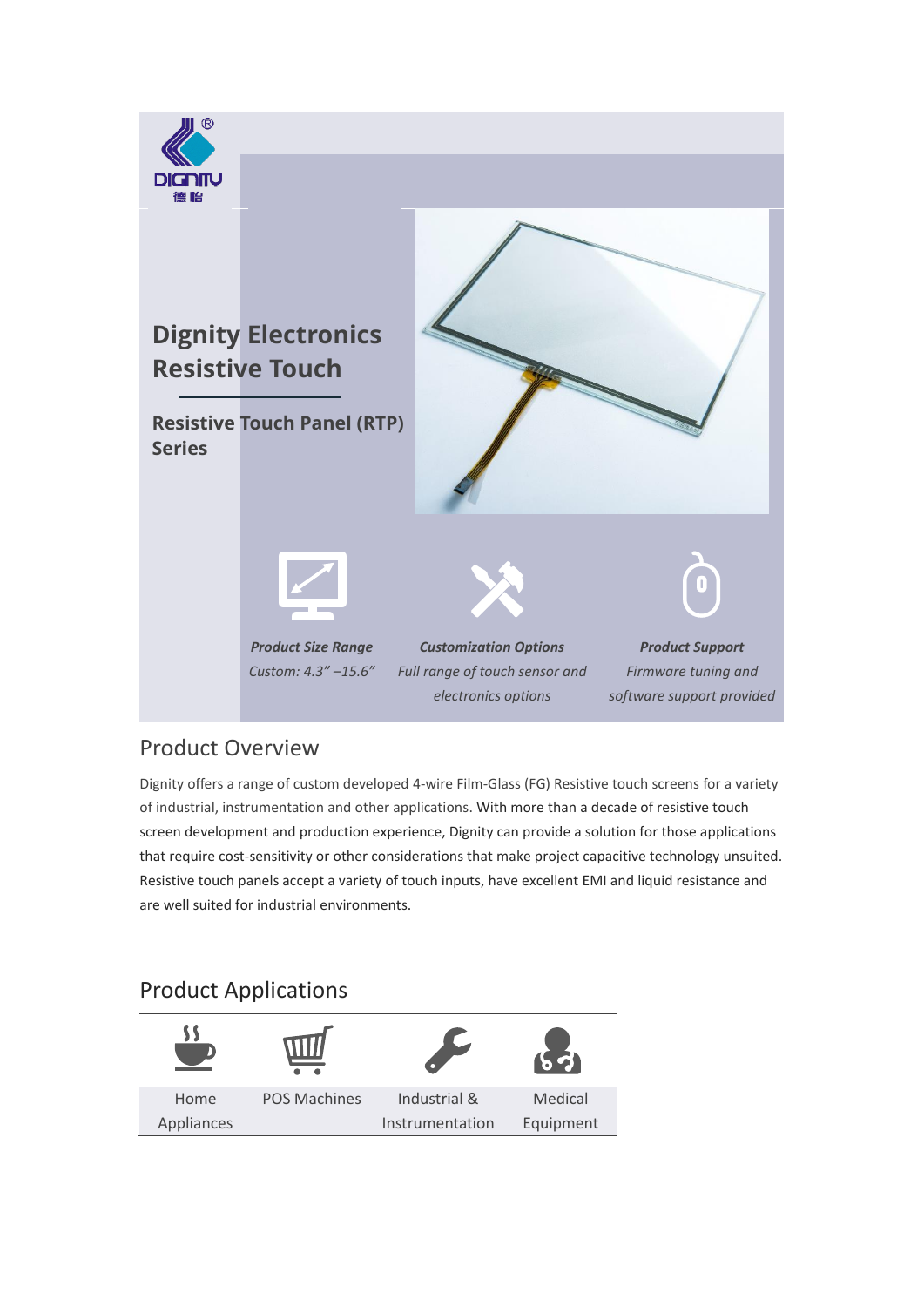#### Features

- Highly resistant to ESD and electronic noise/interference
- Operate reliably even in the presence of water or other liquids
- Can utilize a range of touch inputs, including heavy work gloves and cards, styluses
- Well suited to difficult and demanding environments

## Product Customization

| Parameter                     | <b>Options &amp; Notes</b>                  |  |  |
|-------------------------------|---------------------------------------------|--|--|
| Screen Size (Diagonal inches) | Custom: $3'' - 15.6''$                      |  |  |
| Integrated LCD                | Yes / No                                    |  |  |
| <b>Product Construction</b>   | 4-Wire Film Glass (FG)                      |  |  |
| Integration                   | Tape Bonding / Optical Bonding (OCA & LOCA) |  |  |
| Touch Controller & Interface  |                                             |  |  |
| <b>Controller Location</b>    | COB / COF                                   |  |  |
| Controller Type               | EETI                                        |  |  |
| Interface                     | I2C, USB, RS232, UART                       |  |  |
| <b>Operating System</b>       | Windows XP, 7-10, Linux, iOS, Android       |  |  |
| Performance Options           | 1-2 touch points                            |  |  |

# Product Specifications - General

| <b>Item</b>              | <b>Specifications</b>                                        |
|--------------------------|--------------------------------------------------------------|
| General                  |                                                              |
| <b>Type</b>              | 4-Wire Film Glass Resistive                                  |
| Input Method             | Finger, Passive Stylus, Gloved Touch, Any Non-Pointed Object |
| Hardness                 | $\geq$ 3H                                                    |
| <b>Operating Voltage</b> | $\leq 5V$                                                    |
| <b>Response Time</b>     | $\leq$ 20 ms                                                 |
| <b>Touch Accuracy</b>    | $± 1-2mm$                                                    |
| Durability               |                                                              |
| Warranty                 | Standard Products: 1 year / Custom: As per application       |
| <b>Tapping</b>           | 1000k                                                        |
| Sliding                  | 100k                                                         |
| <b>Optical</b>           |                                                              |
| Transmittance            | $\geq 75\%$                                                  |
| Haze                     | $\leq 7\%$                                                   |
| Environmental            |                                                              |
| Storage Temp             | $-20^{\circ}$ C ~ +70°C                                      |
| <b>Operating Temp</b>    | $-10^{\circ}$ C ~ +60°C                                      |
| <b>Relative Humidity</b> | 10 - 90% RH Non-Condensing                                   |